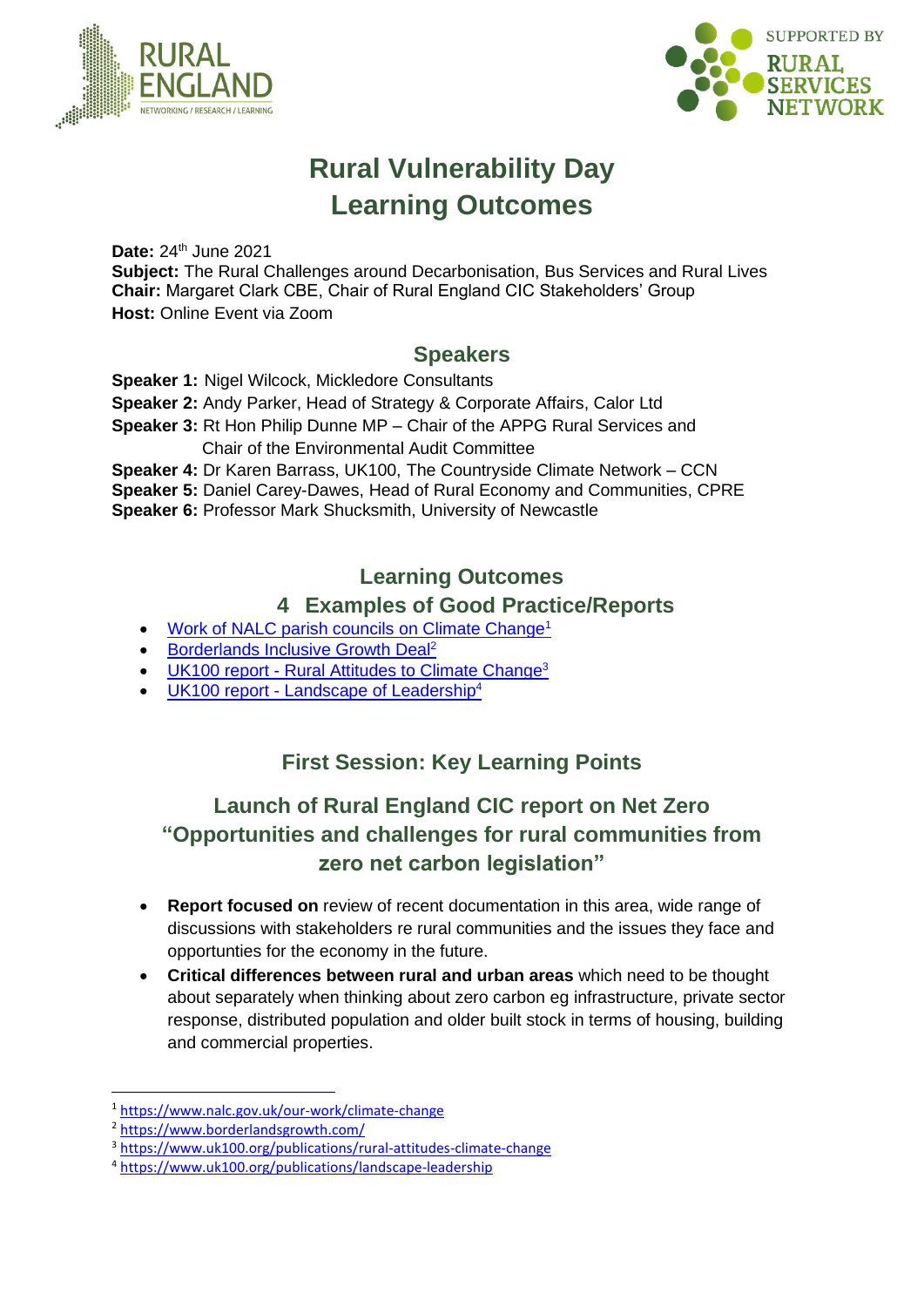



- **Report looked more closely at** power generation, transport and heating for buildings. Rural Land use not covered in this particular report.
- **Rural areas are not all the same**  the key question is not can we do it or is there a technological solution, but which solutions do we choose and choosing the correct commercial model that will support rural economies into the future.
- **Better insulated buildings should be the starting point to help with heat and zero carbon.** Looking at biofuels for those on oil, electrified heat source, off gas grid areas could move to heat pumps etc but this will not work for every building.
- **Transport similar** so looking at agile village development rather than open countryside developments. Biofuels will have some impact on emissions. There will be a transition to electric vehicles, but that won't suit all eg agricultural vehicles and buses.
- **Increase in need for local power generation.** Opportunity to create more decentralised grids, where a community is able to generate some power to reinforce its system and keep it within the local area. An opportunity for biomass to provide the backup to some of our power infrastructure which means we don't need to use fossil fuels for some of this in the future.
- **Lack of clear political leadership.** Many local government agencies want to move forward with this but held back by weak legislation. Also the subsidy schemes keep changing so difficult to get and maintain momentum.
- **An urgency for action** which could stimulate the rural economy. Different solutions required, alternatives to the heating "norm", improving supply chains for repair and maintenance work, what solutions work well together etc.
- **Need to train the consumer and the industry.** Rural areas have advantage in this and there's a clear path to the zero carbon economy. Some areas thinking about "first mover" advantage and setting up supply chains, creating employment, securing some of this wealth in rural economies.
- **How do we get there?** Can't immediately turn into a zero carbon community. Some of the beginnings are around fundamentals and enforcement, ie planning decisions, reducing the need for car use. Some requirements to work more online rather than using the car, switch to biofuel equivalents very quickly, and that built stock always meets the highest standards of insulation with low carbon fittings.
- **The Shift to:** electric cars, solar PV, biofuels etc will all make a difference, can be introduced quickly and make a difference staightaway.
- **A whole systems approach will create the big change.** Thinking about a smart system approach holistically and when we use appliances etc in our properties (commercial or residential).
- **Community whole system approach** where villages put in batteries and a portion of the battery usage creates power for the community when there's spare capacity. Then we look at how we manage the power and this may be a local grid, may be biomass support, small scale onshore wind etc and then how we share it.
- **Different technologies** will also become part of the solution for rural areas. That doesn't mean waiting for the next technology to appear, it means using alternatives and implementing them now eg hydrogen.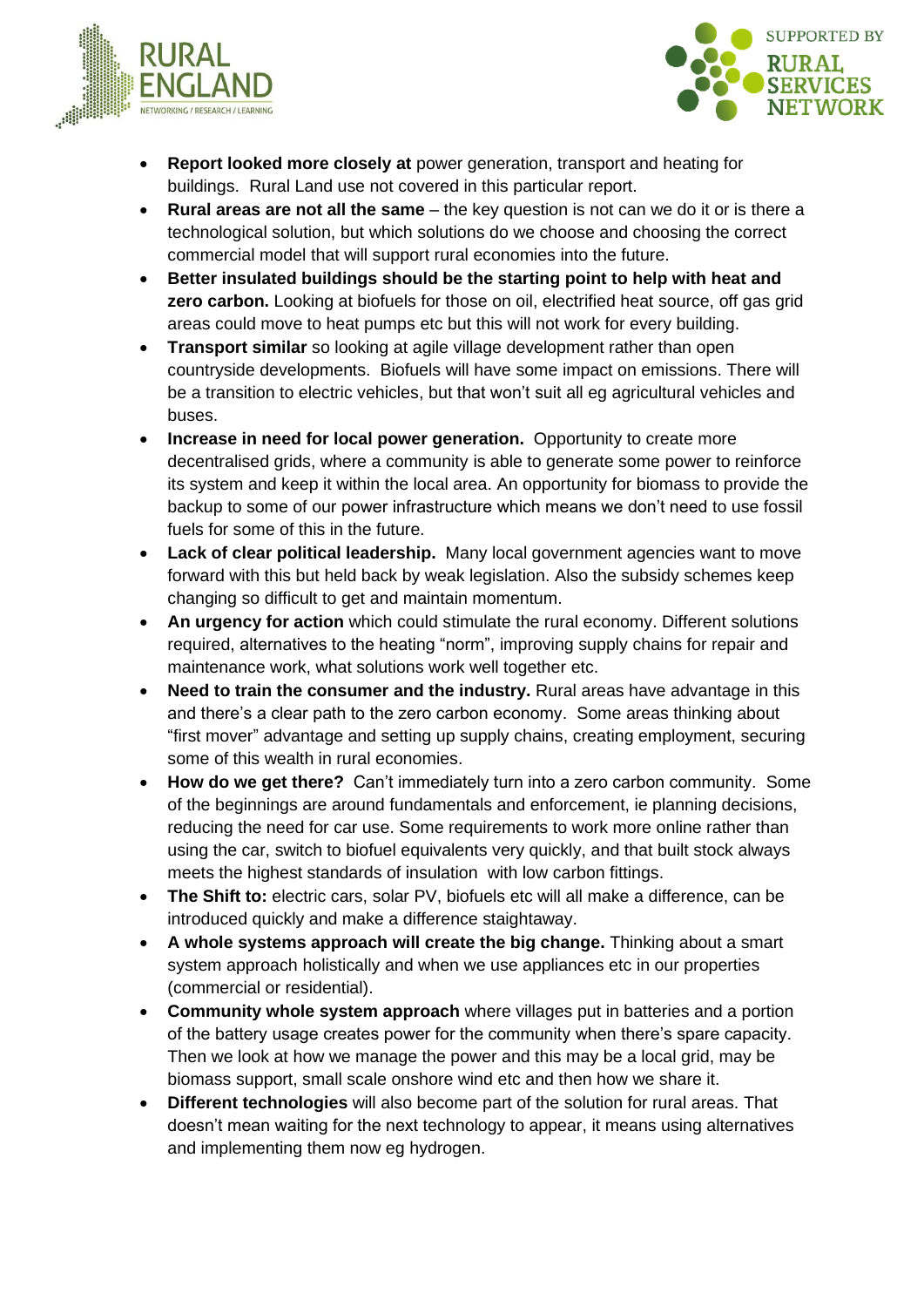



- **Conclusions - solutions are achievable – it won't be easy**. Looking at a commercial approach and need more stimulus for a consistent funding approach and linked to enforcement as well.
- **Stimulate economic activity through solutions** ie heat, shared systems, better insulation, entire systems, can actually lower fuel poverty.
- **Some of the solutions can sustain rural communities** ie lower energy costs, allow a future where the community is zero carbon
- **Need a plan otherwise only deliver on isolated projects or small scale bolt-ons.**

# **Perspective from Calor Ltd**

- **Calor Ltd is at the forefront of addressing some of the issues** highlighted in the Net Zero report. Important to have this independent research to show breadth of challenges. Transitioning from existing fuel type into a bio-fuel type and at speed.
- **Not a silver bullet either and a number of options available.** Need to look at housing stock, building stock and where best to use available solutions and the context that rural communities are facing.
- **Rural first approach** being proposed by Government to decarbonise home heat means that 2m rural homes in first tranche.
- **Heat and Building Strategy from BEIS due out before summer recess of Parliament.** A key start to understand current policy direction. Also off grid homes to phase out fossil fuel boilers by 2026 – a significant step for households and property owners to undertake.
- **A technical survey showed that 91% of homes are suitable for electrification.** Although valid - no cost, economic impact or disruption assessment made. Calor has commissioned a report on impact particularly on heating oil households (with Ecuity).
- **BEIS looking at role of Green Gas for On Gas grid buildings.** Calor believes there is a role to extend this to Off Gas Grid building as well for those homes not suitable for electrification. Need to be aware of the right sholution for the right property.
- What do rural homeowners think? very little awareness of government policy and the impact on their homes and potential future sale of property. Little awareness of current EPC standing of homes and concern it will be more expensive to upgrade so significant uncertainty for homeowners.
- **Challenge for typical, hard to treat, oil-fired homes off grid** for electrification. Example used in presentation - average cost estimate of approx. £31K. This is well above the average cited for the UK at £9K by the Committee for Climate Change (for on and off grid). There will be variances off grid due to housing stock etc plus propensity for stock to be detached - need to look at other solutions as well for the 10% that are not as suitable for electrification.
- According to **Ecuity study**<sup>5</sup> 47% of rural homes off-grid actually ready for **electrification** with 44% classed as "hard-to-treat" and requiring more cost-effective

<sup>5</sup> [https://www.ecuity.com/wp-content/uploads/2020/12/Ecuity\\_Off-Grid-Heat-Decarbonisation-Pathways](https://eur02.safelinks.protection.outlook.com/?url=https%3A%2F%2Fwww.ecuity.com%2Fwp-content%2Fuploads%2F2020%2F12%2FEcuity_Off-Grid-Heat-Decarbonisation-Pathways-compressed-1.pdf&data=04%7C01%7Caparker%40calor.co.uk%7C82ad188338874e27817508d946c4c310%7C7b81ccc5ba354bf8854f49f9c02d3fb1%7C0%7C0%7C637618634069463490%7CUnknown%7CTWFpbGZsb3d8eyJWIjoiMC4wLjAwMDAiLCJQIjoiV2luMzIiLCJBTiI6Ik1haWwiLCJXVCI6Mn0%3D%7C2000&sdata=mGs6FRpOOYPkb17CRNhYM3AL5lY8k3Iz%2FIqKe%2F%2FiOjI%3D&reserved=0)[compressed-1.pdf](https://eur02.safelinks.protection.outlook.com/?url=https%3A%2F%2Fwww.ecuity.com%2Fwp-content%2Fuploads%2F2020%2F12%2FEcuity_Off-Grid-Heat-Decarbonisation-Pathways-compressed-1.pdf&data=04%7C01%7Caparker%40calor.co.uk%7C82ad188338874e27817508d946c4c310%7C7b81ccc5ba354bf8854f49f9c02d3fb1%7C0%7C0%7C637618634069463490%7CUnknown%7CTWFpbGZsb3d8eyJWIjoiMC4wLjAwMDAiLCJQIjoiV2luMzIiLCJBTiI6Ik1haWwiLCJXVCI6Mn0%3D%7C2000&sdata=mGs6FRpOOYPkb17CRNhYM3AL5lY8k3Iz%2FIqKe%2F%2FiOjI%3D&reserved=0)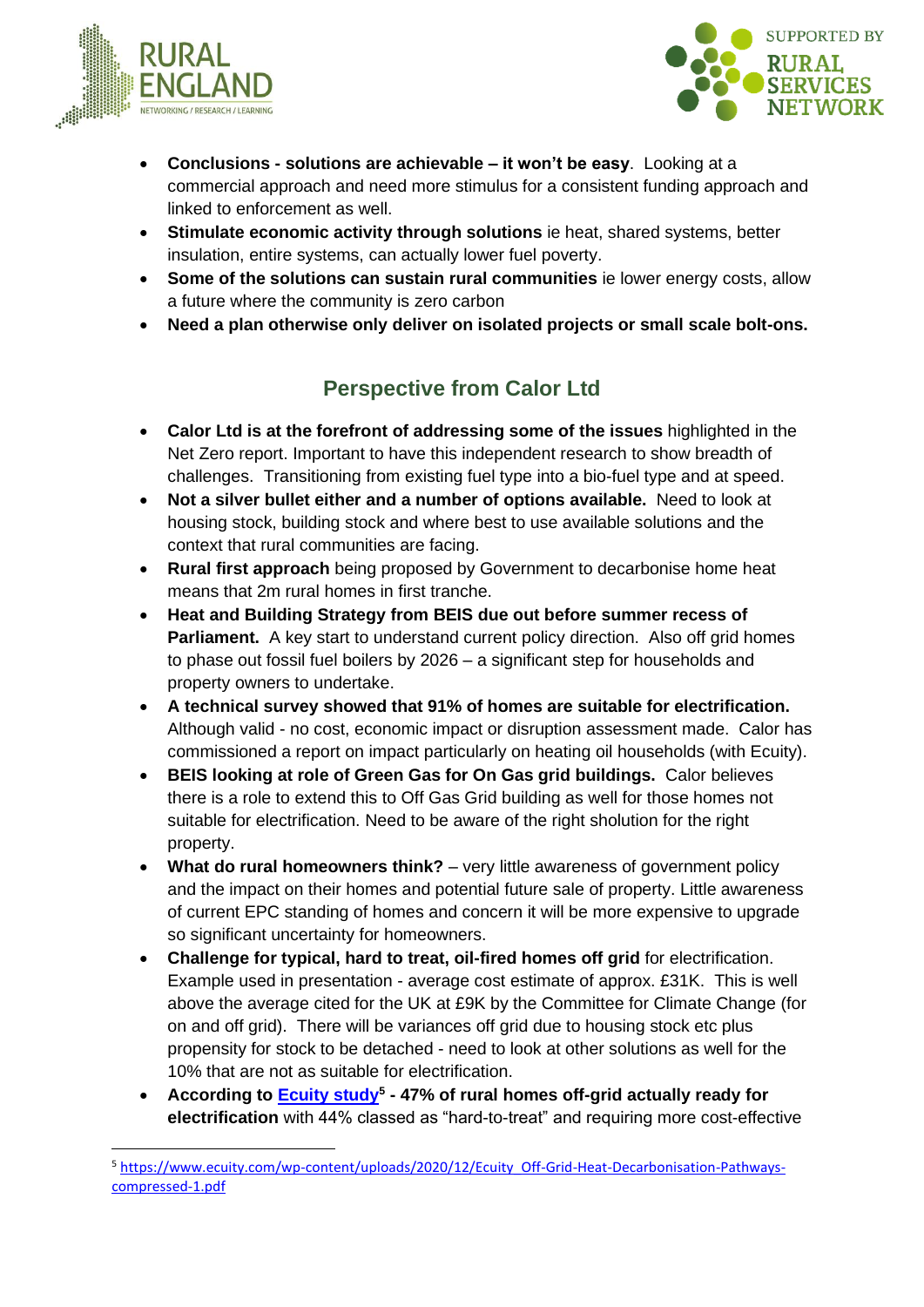



options such as hybrids eg heat pumps with back up bio-fuel boiler; heat pumps and pure boilers running bio-energy eg bio LPG. More options needed as significant number of houses will not be able to move to the heat pump and electrification of heat plans that are currently in place.

- **Economics of what households can afford** even if these are the most costeffective options. A significant number of homes cannot afford the upfront costs and is a significant barrier for people taking them onboard. YouGov poll shows majority of people in the "able to pay market" prepared to spend £2K or less on new heating systems. Will be some form of funding model from the Government.
- **BioLPG – What is it?** It's a drop-in fuel replacement for LPG and a co-production of the bio-fuel markets. It's an option to consider for the harder to treat properties or the more remote properties that cannot benefit from some of the community projects.
- **What is Calor advocating?** No single answer and households will need to look at a range of diverse and decarbonised options and embrace them. Would prefer that householders have a choice as currently looks like a mandate for off-grid properties to go through electrification first. Rural communities bearing the costs of heat pumps in the first instance amid assumption that costs will come down over time, but that doesn't happen for the "first movers". Need to make sure no-one is left behind and the range of solutions is there.
- **An equal status between rural and non-rural communities.**

# **Rt Hon Philip Dunne MP**

- **Environmental Audit Committee (EAC) published a report in March 2021** looking at [energy efficiency in existing homes](https://committees.parliament.uk/publications/5171/documents/52521/default/)<sup>6</sup>. Conclusion that there will be a significant shift and challenging time ahead for all those involved in housing as it comes under pressure to allow the Government to achieve its net zero ambition to decarbonise homes.
- **Report had recommended** that the Green Homes Grant scheme should be overhauled and extended to run for the life of the current Parliament and preferably for 10 years. Unfortunately, it was scrapped due to difficulties running the scheme and has had a knock-on effect and delayed the publication of the Heat and Building Strategy.
- **Heat and Building Strategy.** Until it is published we can't be sure what is in it. The EAC has made it clear to Government that it does not think starting with rural properties is the right place. The Government is aware of the issues with the Green Homes Grant Scheme and as highlighted in Calor presentation, the cost of insulating these homes for them to derive any benefit from electrification ie a heat source air pump, is high.
- **Strong desire to use some existing technologies but also new technologies** eg hydrogen if it can replace natural gas in the gas grid. Strong debate in Government whether it is a cost effective approach and whether it is achievable.

<sup>6</sup> <https://committees.parliament.uk/publications/5171/documents/52521/default/>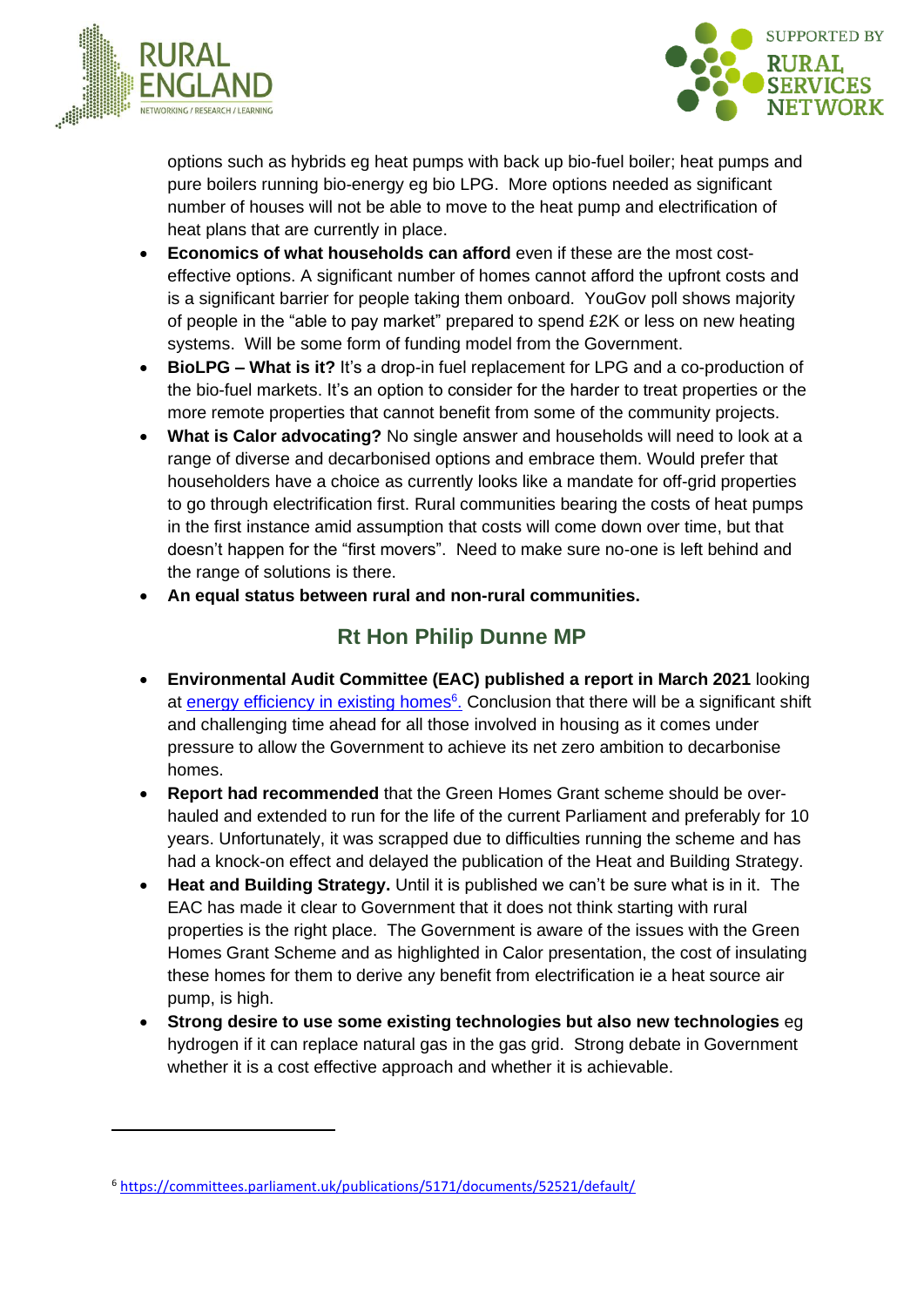



- **Government keen to move forward with the [Future Homes Standard.](https://assets.publishing.service.gov.uk/government/uploads/system/uploads/attachment_data/file/956094/Government_response_to_Future_Homes_Standard_consultation.pdf) <sup>7</sup>** Secretary of States for BEIS and MHCLG have convened a forum for their departments to talk to at all levels. May provide clarity about the new mechanism that will replace the Green Homes Grant and get the delayed Future Homes Standard published.
- **Focus on getting social housing up to standard** as providers are able to act at scale and pace in a way that individual home owners are not. This is why part of the funding for homeonwers with the Green Homes Grant was diverted to local authorities and social housing providers when the scheme was cancelled in March.
- **Recommends that social housing providers develop plans that can be acted upon quickly.** Thinks this is the way the Government will allocate funding and encourage bids. Need a well thought through proposal and to provide an estimate of costs.
- **Technology facilitating decarbonisation is right but not quite there yet at scale**. Local Authorities and Housing Associations need to lead by example with integrated working. We are still making plans rather than implementing them.
- **Need to upskill workforce** to switch from gas installation to heat pump installation.

### **Panel Discussion**

- **The Countryside Climate Network – CCN** was set up a year ago. Group of Local Authorities set ambitious net zero targets and established because of the lack of understanding of the rural context in delivering net zero.
- **Need market clarity to develop the courses required to upskill workforce** and appreciate the diversity of solutions required.
- **Question: Rationale for using rural areas first** for off-grid electrification: Andy said that this was seen as an identifiable cohort that can be moved on whilst the Government gives themselves time to make arrangements for the 25m homes on the grid and the options available to them. Rural areas seen as a segment, but actually is more difficult as independent properties are dispersed within communities, spread out across the country, not uniform etc. Calor concerned that homes that are not suitable for heat electrification chosen first. Feel it should be launched at those areas that are ready and can move at scale.

Karen thinks it doesn't matter who goes first but the co-benefits of tackling the off-grid users is higher (taking out fossil fuels (coal/oil) etc). Agrees though that the Government is thinking of rural as one discrete grouping. A positive thought is that the potential of area based retro-fit deployment is high; **Swaffham Prior**<sup>8</sup> was able to access Government grants as a cohesive unit for funding at scale of solar panels and heat pumps.

- **Question: Better information, independently sourced drawn from the technical expertise of the industry is required for individuals to make informed**
- 7

[https://assets.publishing.service.gov.uk/government/uploads/system/uploads/attachment\\_data/file/956094/](https://assets.publishing.service.gov.uk/government/uploads/system/uploads/attachment_data/file/956094/Government_response_to_Future_Homes_Standard_consultation.pdf) Government response to Future Homes Standard consultation.pdf 8<https://heatingswaffhamprior.co.uk/>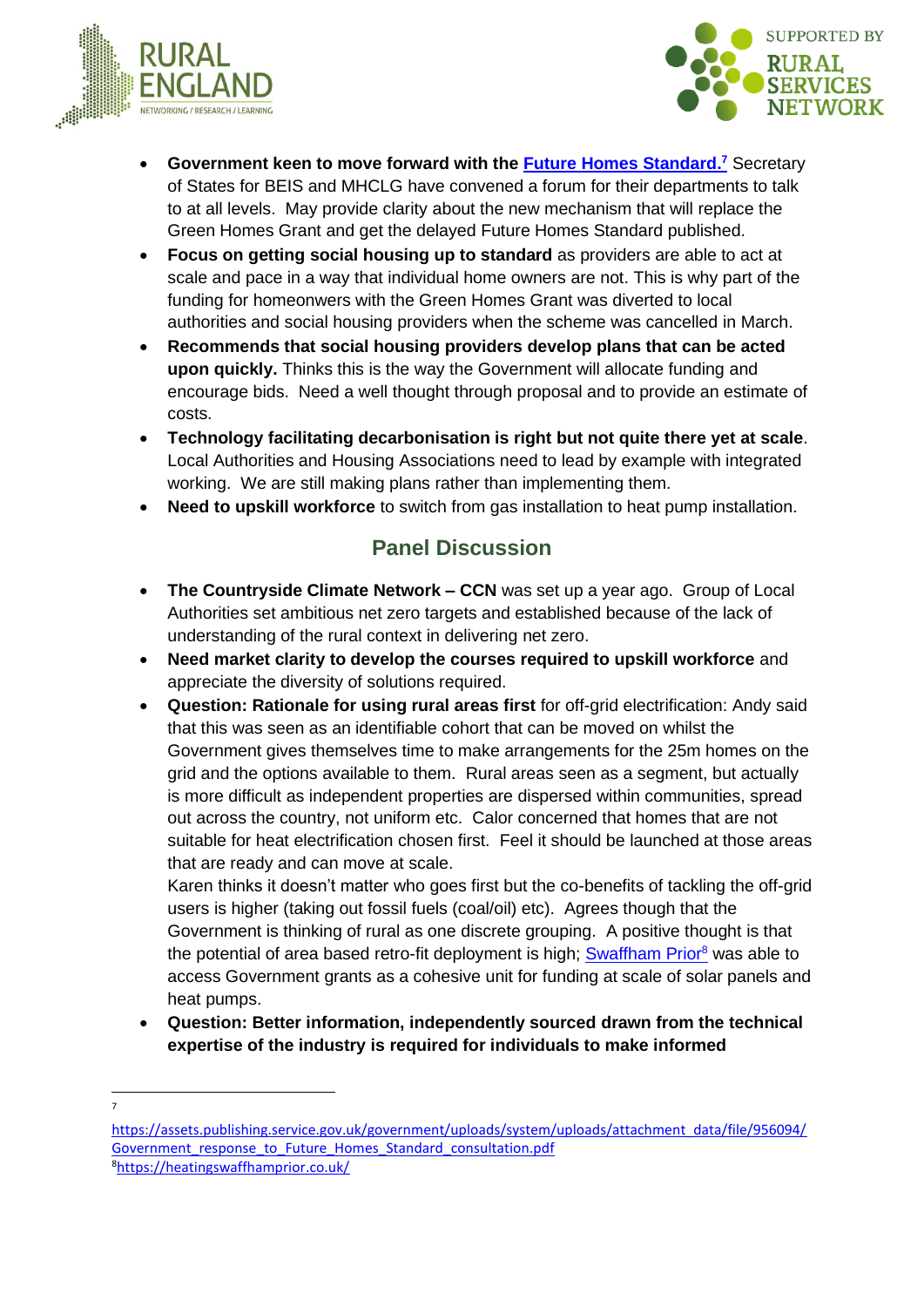



**decisions:** Nigel agrees there should be independent information available to validate these various systems and how they work together otherwise the industry could end up with a poor reputation. Also, we haven't linked anything in our discussion today with our industrial strategy (unlike the automotive industry). This could be a missed opportunity for a new industry to be developed here in the UK, rather than bringing in the technology from abroad.

Andy believes it is vital that we have this independent research/sources as it will give credibility to the decision making as there are a number of solutions out there. Should be a choice and not mandated.

- **Question: Issues around eligibility of grants, but challenges around measuring deprivation which doesn't work in a rural context:** Karen - Changing policy and rules eg EPC doesn't truly reflect the rural housing stock and what they can do to make them more efficient - need to reform EPC rather than change the funding. Shouldn't have competition for funding for projects on an individual basis as it should be wholesale and longer term and reflect the scale of the challenge.
- **Question: Whole system approach for communities and creating zero carbon villages – how is this to be achieved in practice?** Karen - need education on net zero topic and making communities aware of the challenge and linkage to the cobenefits eg job creation, health (moving away from fossil fuel power) and [role of LA in](https://www.uk100.org/sites/default/files/publications/Rural%20Net%20Zero_May%202021.pdf)  [this.](https://www.uk100.org/sites/default/files/publications/Rural%20Net%20Zero_May%202021.pdf)<sup>9</sup> Need clear direction from the Government as there is a lot of work to do in community engagement.

Nigel – a good example of this is part of the Borderlands Initiative. In Northumberland there is a big study being done community by community to find out the appropriate solutions as there isn't a "one size fits all". Would need to be tied into the Heat and Building Strategy but is a good start.

• **Priorities –** Andy: a comprehensive Heat and Building Strategy to give certainty and clear policy direction and that will bring investment, job creation and robust supply chains.

Nigel: trialling 10-15 communities with different solutions so that we have some practical and real examples that people can see and understand.

Karen: Need workable government policy at different scales and contexts, local specific housing solutions for retrofits and utilising rural Local Authority partners (understand communities, what will work and link between Goveverment funding and deploying at scale).

<sup>9</sup> [https://www.uk100.org/sites/default/files/publications/Rural%20Net%20Zero\\_May%202021.pdf](https://www.uk100.org/sites/default/files/publications/Rural%20Net%20Zero_May%202021.pdf)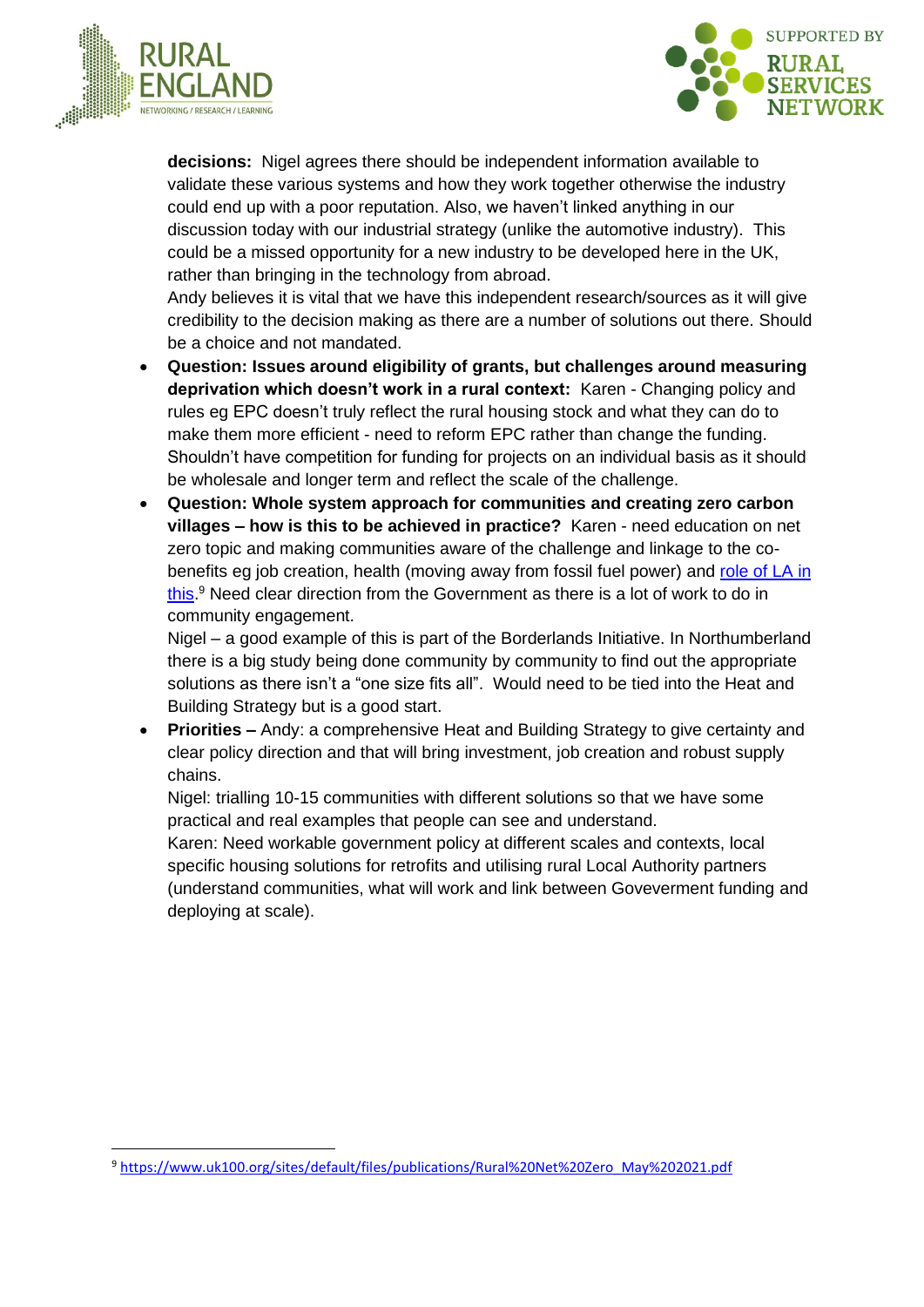



# **Second Session: Key Learning Points**

### **"Every village, every hour – a comprehensive bus network for rural England'**

- **Having essential, regular public transport links is fundamental to allow rural communities to thrive**. Job seekers and young people find it hard in particular to access jobs or continue to work in the areas they were brought up in due to these poor transport links. Older residents feel their horizons have shrunk due to a transport curfew.
- **Rural house prices rising twice as fast as that of urban** has meant more cars per family and greater car usage as people travel to individual work places. Government transport policy has promoted private car usage. Many of those already living in rural areas and on low incomes have no access to a car.
- **Need a comprehensive bus network for rural England.** Recent survey has shown that many areas in the South West and North East are either already or at risk of becoming ["Transport Deserts"](https://www.cpre.org.uk/resources/transport-deserts-report/)<sup>10</sup>. Low density population communities have suffered badly due to bus deregulation in the Transport Act. For some there is no alternative to private car usage contributing to congestion, air pollution, carbon emissions and adding to the climate emergency.
- **Some European countries already have this model** so CPRE calling for a similar model to be adopted in England. A vision for a fully integrated bus network that connects towns and villages with urban centres, with a minimum service standard for a bus for every village, every hour. Investment required of £2.7bn annually which is below the norm in other countries.
- **Scaled up modelling shows** that a £1 flat fare would need funding at £3bn per annum. CPRE model has been peer reviewed and confident that the figures are credible to deliver this comprehensive service.
- **Best practice: Zurich Canton,comparable to South Yorkshire –** hourly bus service for communities of over 300 people with more regular services for groups that have higher demand. Three different levels of service of frequency standards and runs seven days a week from 6am-midnight.
- **Government currently looking to invest £3bn into the bus network** but CPRE has shown that if this was a long term, annual increase then it would more than fund a bus service for every village, every hour. Funding could come from re-directing other transport spending eg road building, HS2 (£3.5bn), but is a question of priorities.
- **Smart investment** as it enables rural residents to connect with larger urban areas plus it allows urban residents to get into the countryside. It has social and environmental benefits and would give revenue expenditure a return of investment of up to £3.80 for every £1 spent.

<sup>10</sup> <https://www.cpre.org.uk/resources/transport-deserts-report/>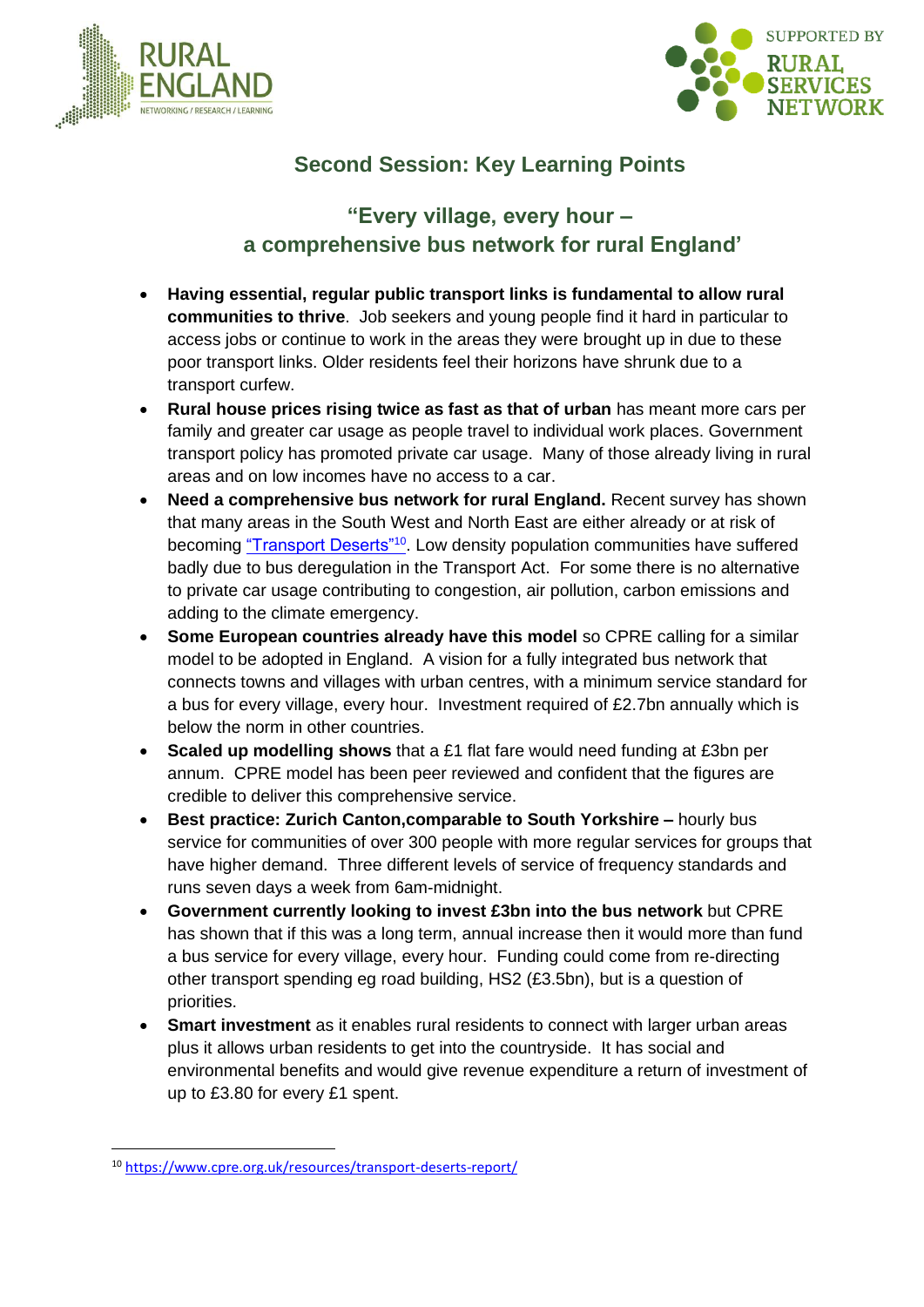



- **Still be some isolated dwellings/settlements out of reach** from this level of service. To fill this void, use demand responsive transport (DRT) and have programmed this into the model. Additional cost would be £100M per annum. A combination of DRT and the Every Village, Every Hour model could lead to 100% coverage. Give residents confidence to give up the car and know that they would have same accessibility to reach work, key services etc.
- **Recommendations: Universal basic right to transport** and shouldn't be seen as an optional council service which can be cut back on to support other services.
- **Must be regulated by Local Transport Authoities – a guiding light to the design of the network.** Rather than leaving it to the private operator to decide what is convenient and profitable to run**.**
- **Proper integrated bus and train timetables** and proper ticketing for journeys.
- **Legally defined service standards** must be backed up with sufficient funds that are ring-fenced.
- **Need the government to match the ambition** we share to make the vision a reality.

### **Rural Lives: understanding financial wellbeing in rural England**

- **Very little analysis of the economic crisis (2007/08) and policies** imposed afterwards (austerity) and how they had affected peoples lives in rural areas and financial well-being, financial hardship and vulnerabilities.
- **[FCA report 2018](https://www.fca.org.uk/publication/research/financial-lives-consumers-across-uk.pdf)<sup>11</sup>** on the financial lives of consumers in the UK and levels of financial vulnerability. They analysed the survey according to urban/rural differences and surprisingly found the level of vulnerability was higher in rural than in urban areas. 54% of rural population identified as being financially vulnerable. Chimed with work looking at levels of poverty in rural/urban which found there was little difference between the two areas.
- **Report looked at how people get support** eg labour market, the state (welfare benefits), voluntary sector, friends and family. It analysed data, interviewed gatekeepers, individuals and through focus groups.
- **Key findings: move away from land based employment** to service sector employment (tourism and public sector), increasing job insecurity in the gig economy, low pay and unpredictable work (seasonal work), limited opportunities for career progression, higher levels of self employment driven by lack of opportunities, transport issues, lack of affordable childcare, higher cost of living, and a lot of fuel poverty in all three case study areas.
- **Access to welfare state support** (benefits and pensions) complex in rural areas as many people have multiple jobs, volatile incomes etc. The benefits system assumes a regular income and this causes issues with overpayment, clawback and resulting debt.
- **Welfare services are centralised** and no possibility of getting to them on public transport. Stigma, particularly for older people, asking for support/help, difficult to

<sup>11</sup> <https://www.fca.org.uk/publication/research/financial-lives-consumers-across-uk.pdf>